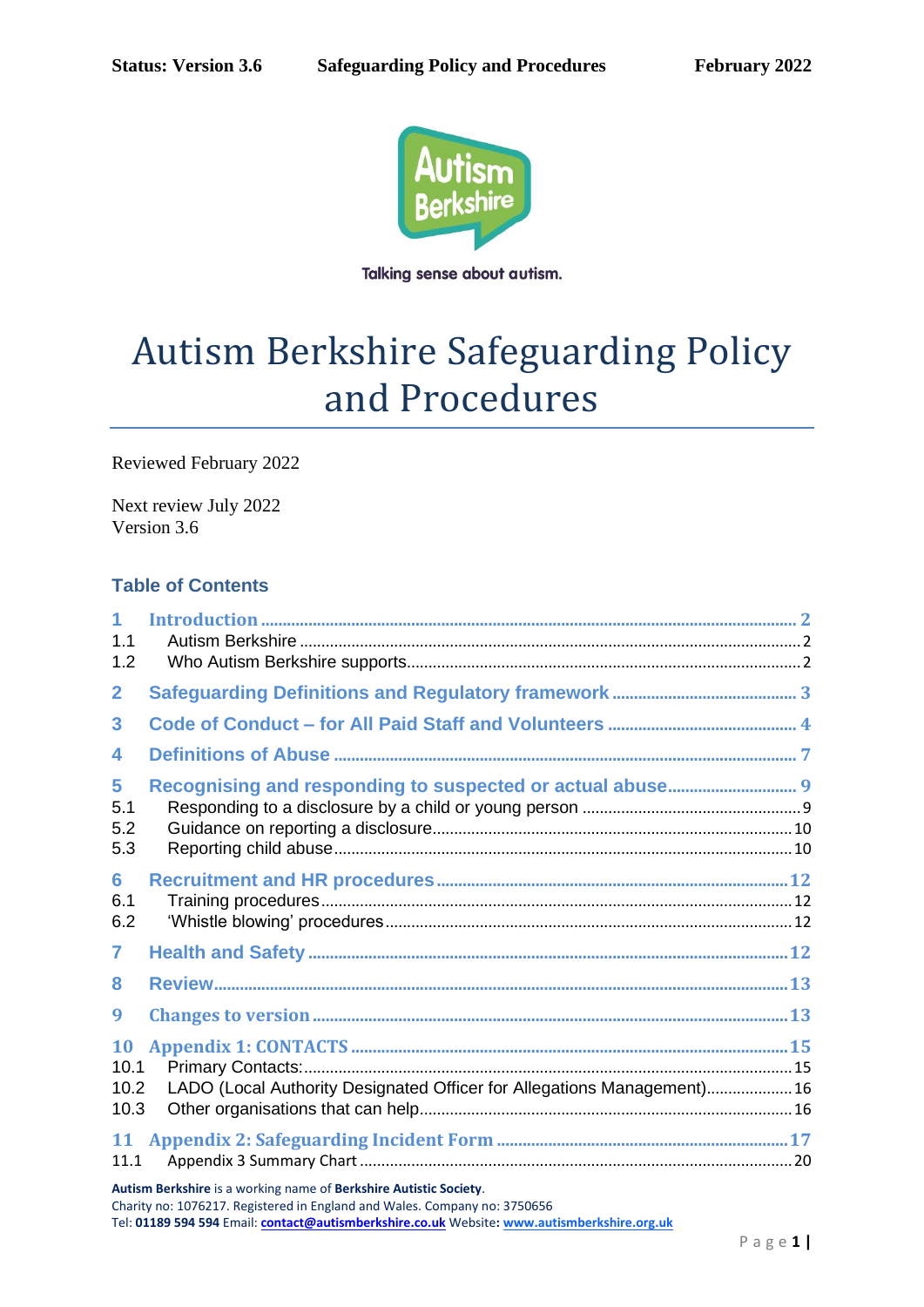## <span id="page-1-0"></span>**1 Introduction**

Autism Berkshire is committed to Safeguarding and promoting the welfare of the children, young people and vulnerable adults. This Policy sets out the statutory duties that Autism Berkshire has as a registered charity and voluntary organisation.

**The principles of the policy are:**

- **The welfare of the child is paramount**
- **No child or group of children shall be treated no less favourably than others**
- **All children have the right to protection from abuse without discrimination**
- **This Policy applies to all Paid Staff, Sub-contractors, Volunteers and Trustees**

## <span id="page-1-1"></span>**1.1 Autism Berkshire**

Autism Berkshire was set up in 1990 by parents of children with autism, autismrelated problems and challenging behaviours. Today we are the leading autism charity in Berkshire and deliver quality specialist services, training and social and leisure activities throughout the county, guided by a team of trustees with personal and professional experience of autism.

Our mission is to help and support anyone living with autism in Berkshire. We aim to enhance the current provision of services and support, with the purpose of improving the quality of life of people with autism and giving them maximum independence.

We do this by:

- Providing information and advice through a helpline, events, workshops, outreach, publications and newsletters;
- Running accessible social and leisure activities for children and adults;
- Providing specific autism training and support;
- Working with education, health, emergency and employment services and the six main local authorities in Berkshire to deliver autism-appropriate services;
- Raising awareness in the wider community to promote greater understanding.

## <span id="page-1-2"></span>**1.2 Who Autism Berkshire supports**

We support children, young people and adults and their parents and carers, from when there are concerns about their behaviour, to when they are placed on the waiting list for an assessment, to after diagnosis, and life beyond. You do not need a formal autism diagnosis to be supported by Autism Berkshire.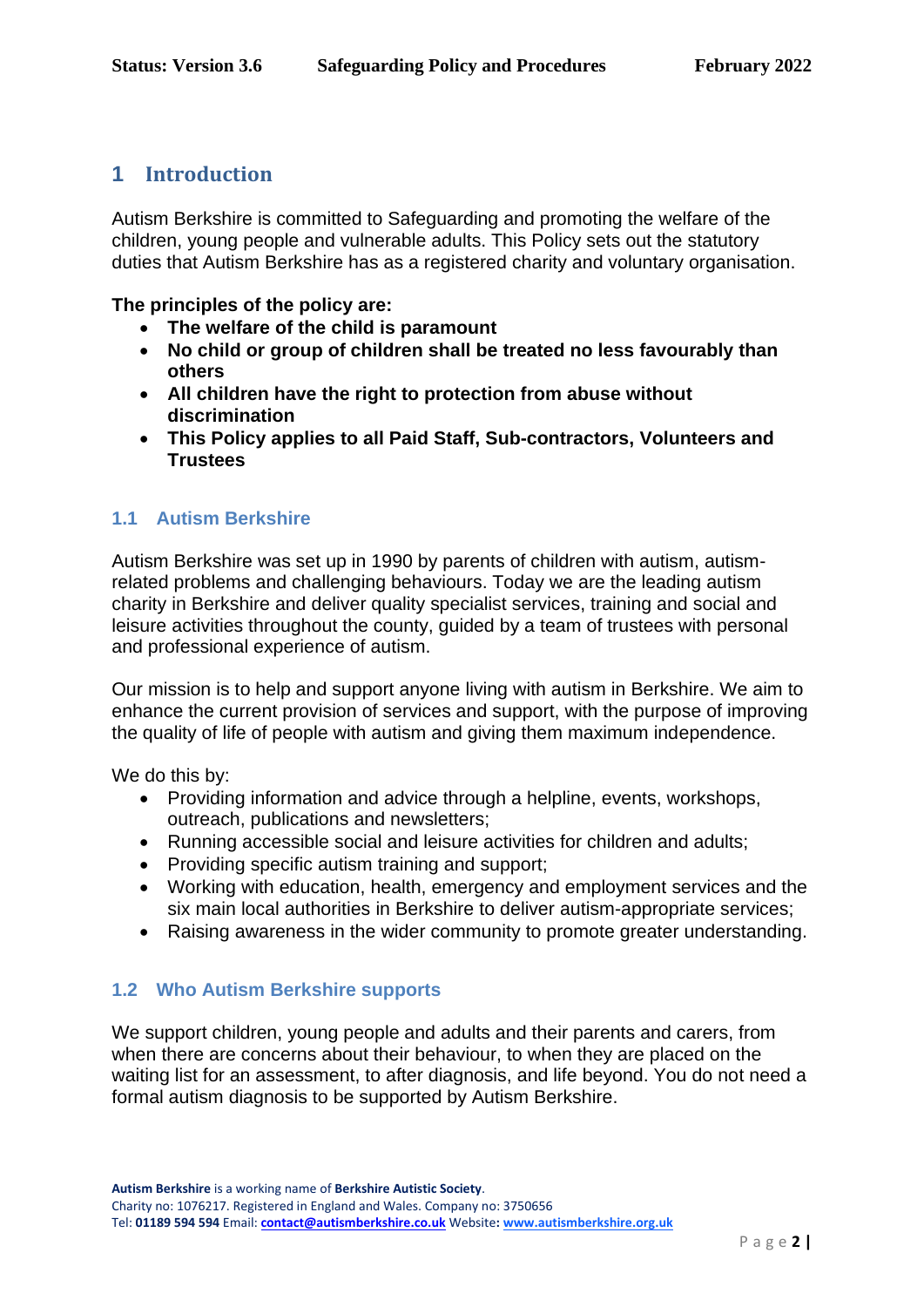## <span id="page-2-0"></span>**2 Safeguarding Definitions and Regulatory framework**

Local authorities have overarching responsibility for safeguarding and promoting the welfare of all children and young people in their area. They have a number of statutory functions under the 1989 and 2004 Children Acts. This includes specific duties in relation to children in need and children suffering, or likely to suffer, significant harm, regardless of where they are found, under sections 17 and 47 of the Children Act 1989.

### **Whilst local authorities play a lead role, safeguarding children and protecting them from harm is everyone's responsibility. Everyone who comes into contact with children and families has a role to play.**

Safeguarding<sup>1</sup> and promoting the welfare of children is defined as:

- Protecting children from maltreatment;
- Preventing impairment of children's health or development;
- Ensuring that children grow up in circumstances consistent with the provision of safe and effective care; and
- Taking action to enable all children to have the best outcomes.

Section 11 of the Children Act 2004 places duties on a range of organisations and individuals to ensure their functions, and any services that they contract out to others, are discharged having regard to the need to safeguard and promote the welfare of children.

The Autism Act 2010 requires local authorities to support people with a diagnosis of autism. Autism Berkshire sits on all the county's Autism Partnership Boards. We are frequently consulted by Local Authorities and NHS about the provision of service.

Autism Berkshire plays an important role in delivering services to children on behalf of Local Authorities and Health services in Berkshire. Autism Berkshire has arrangements in place in the same way as organisations in the public sector for Safer Recruitment, Induction Training, Safeguarding Training and a Whistleblowing Policy, and works effectively with the Berkshire West Safeguarding Children Partnership (now replaced the Local Safeguarding Children's Board LSCB).

## **The Designated Person / Safeguarding Officer will be the CEO of the charity. The Deputy Safeguarding Officer is the Family Support Lead.**

**Paid staff, contractors, trustees and volunteers need to be aware of their responsibilities for safeguarding and promoting the welfare of children, how they should respond to child protection concerns and make a referral to local authority children's social care or the police if necessary.**

This policy is approved and endorsed by the Board of Trustees and shall be reviewed annually by the Board or when legislation changes.

**Autism Berkshire** is a working name of **Berkshire Autistic Society**. <sup>1</sup> Working Together to Safeguard Children 2015, HM Government

Charity no: 1076217. Registered in England and Wales. Company no: 3750656 Tel: **01189 594 594** Email: **[contact@autismberkshire.co.uk](mailto:contact@autismberkshire.co.uk)** Website**: www.autismberkshire.org.uk**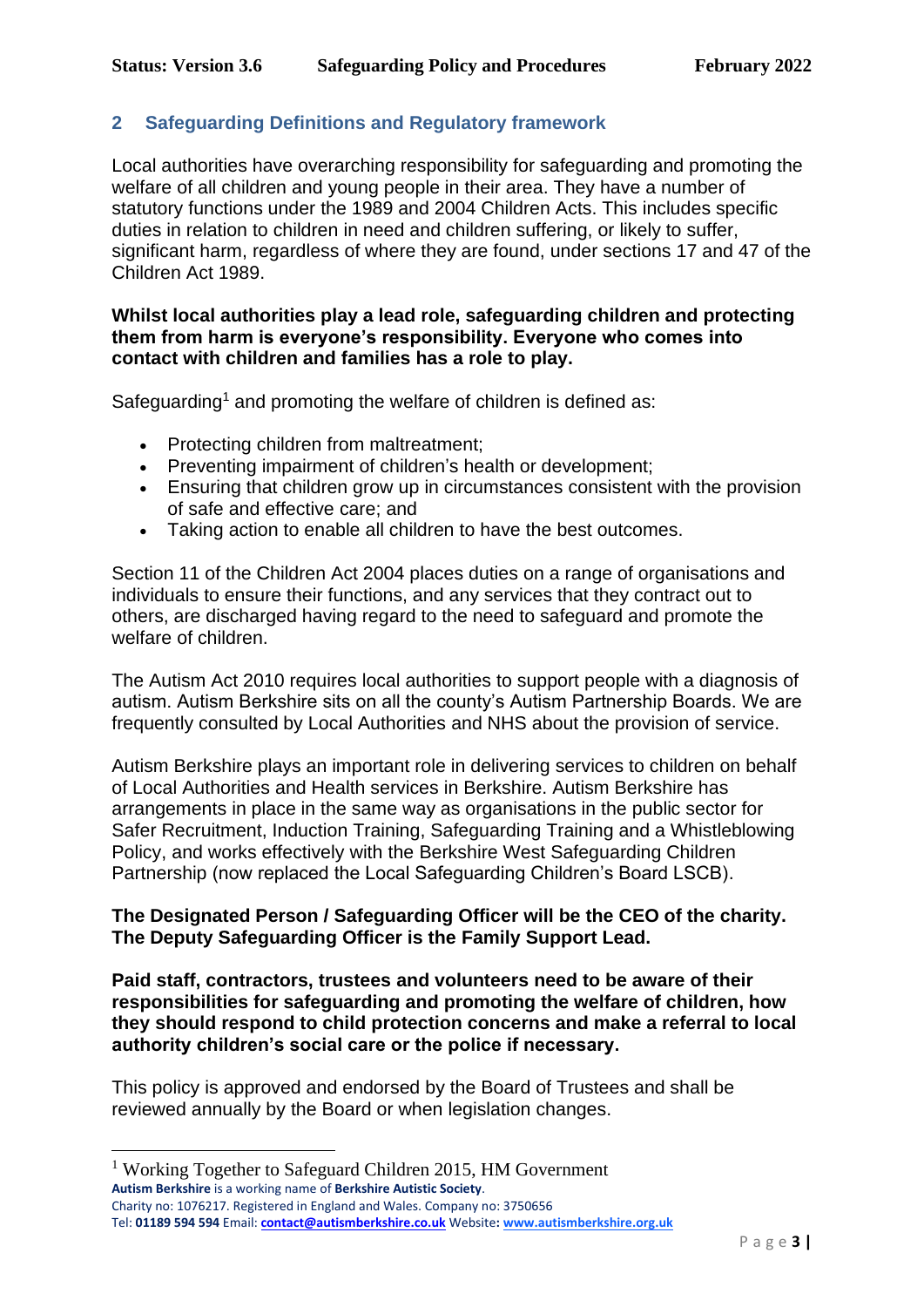## <span id="page-3-0"></span>**3 Code of Conduct – for All Paid Staff and Volunteers**

The Board of Trustees at Autism Berkshire views its paid staff and volunteers as a valuable resource and is committed to providing support and recognition of their work for the charity. Autism Berkshire expects paid staff and volunteers to behave in a way which reflects positively on the organisation and to promote the key aims of the charity. The policy is that all paid staff and volunteers shall therefore: -

- 3.1. Treat all children favourably, enabling access to services to meet their needs.
- 3.2. Respect that all children, without exception, have the right to protection from abuse regardless of gender, ethnicity, disability, sexuality or beliefs. Abuse is defined further in Section [4](#page-6-0) [Definitions](#page-6-0) of Abuse.
- 3.3. Take all concerns, and allegations of abuse seriously and follow the procedure outlined in the Safeguarding Policy.
- 3.4. Ensure meetings with individual children are avoided or take place within sight of others. If privacy is needed, the door shall remain open and other staff or volunteers shall be made aware of the meeting.
- 3.5. Remote video meetings with individual must only take place within the sight of others and only with the permission of the child's parent or care give
- 3.6. Not make unnecessary physical contact with children. However, there may be occasions when physical contact is unavoidable, such as providing comfort at times of distress, when side hugs should be given, or physical support in contact sports or similar. In all such cases contact should only take place with the consent of the child and after a risk assessment has been completed.
- 3.7. Ensure they avoid the use of physical intervention wherever possible. Physical containment shall only be used as a last resort when other children, staff and/or property are at risk of significant harm, and when all other behaviour management strategies have failed.
- 3.8. A child may display behaviour which is well beyond acceptable boundaries and which put themselves, other children, and staff at risk. However, where necessary and appropriate, reasonable force may be used to control or contain children.
- 3.9. Ensure that in the event physical intervention may become necessary, they complete an Incident Form as soon as possible, and in any case within 24 hours of the event and that Parents/ Carers are informed and provided with a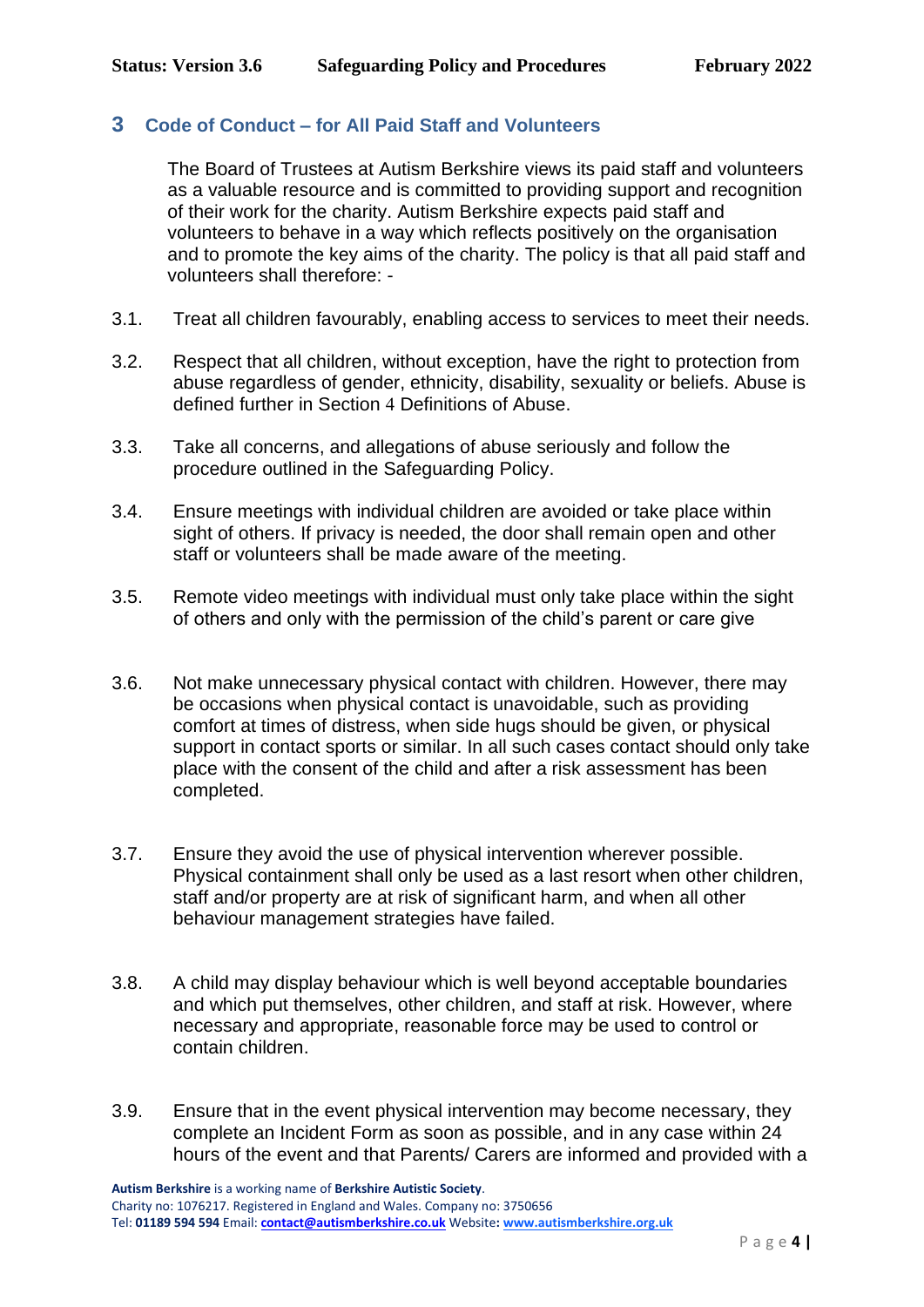copy of the Incident Report. Rarely, it may be necessary for staff to call the Police in circumstances where they are, for whatever reason, unable to safely manage the behaviour of a child, and there is a risk of significant harm to themselves, others, or property.

- 3.10. In the event of finding themselves the subject of inappropriate affection or attention from a child, they shall make their Line Manager or the Designated Person / Safeguarding Officer aware.
- 3.11. Not have any contact with service users outside of organised activities unless it is with the knowledge and consent of the parents and the appropriate Line Manager. Contact in this context includes but is not limited to: meeting face to face, speaking over the phone or over the internet via email or Skype or any other form of electronic communication including but not limited to social media such as Facebook, Twitter, or LinkedIn, or any written or oral communication.
- 3.12. Shall actively avoid transporting children alone in a car, however short the journey. Where unavoidable, it should be with the full knowledge and consent of the parents/carers and the person in charge of the Autism Berkshire event. Staff carrying children in their cars should ensure the car is taxed, fully insured (including for Business use), and mechanically sound.
- 3.13. Raise any concerns to the Safeguarding Officer. Paid staff and volunteers shall not start an investigation or question anyone once an allegation or concern has been raised. See section 5 Guidance on reporting a [disclosure](#page-9-0)
- 3.14. Shall not (even in fun)
	- Initiate or engage in sexually provocative conversations or activity.
	- Allow the use of inappropriate language to go unchallenged.
	- Threaten, or use, physical punishment.
	- Do things of a personal nature for children that they can do themselves.
- 3.15. Respect children's rights to privacy and encourage them to feel comfortable enough to report attitudes or behaviour they do not like.
- 3.16. Refrain from consuming alcohol for a period of at least 12 hours prior to assuming responsibility for any vulnerable person/people; or if they have been identified as a duty officer for any period of time.
- 3.17. Failure to comply with the Code of Conduct will be dealt with in accordance with the Disciplinary Policy and Procedure for Staff and possible cessation of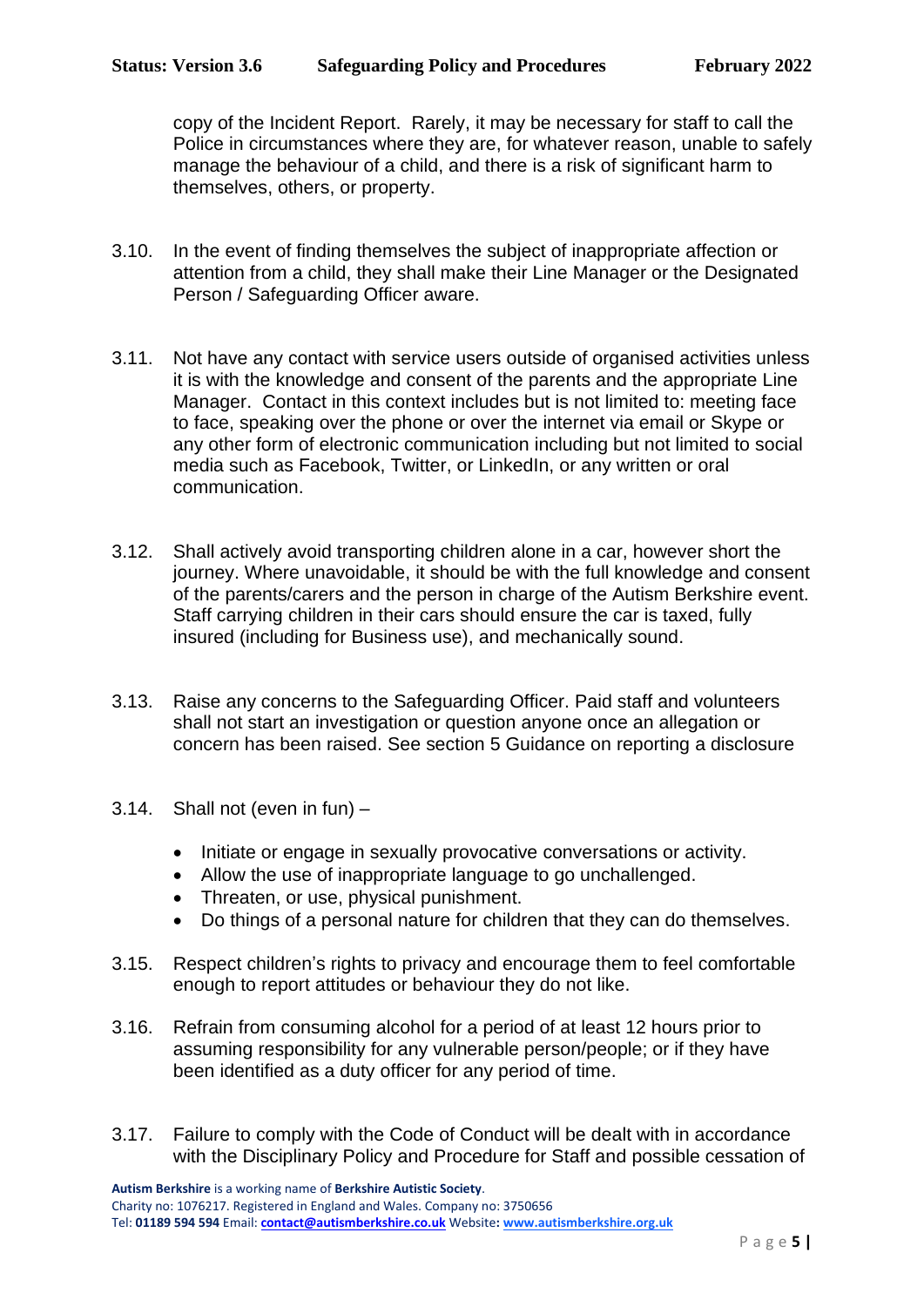volunteering for Volunteers in accordance with the Volunteer Policy.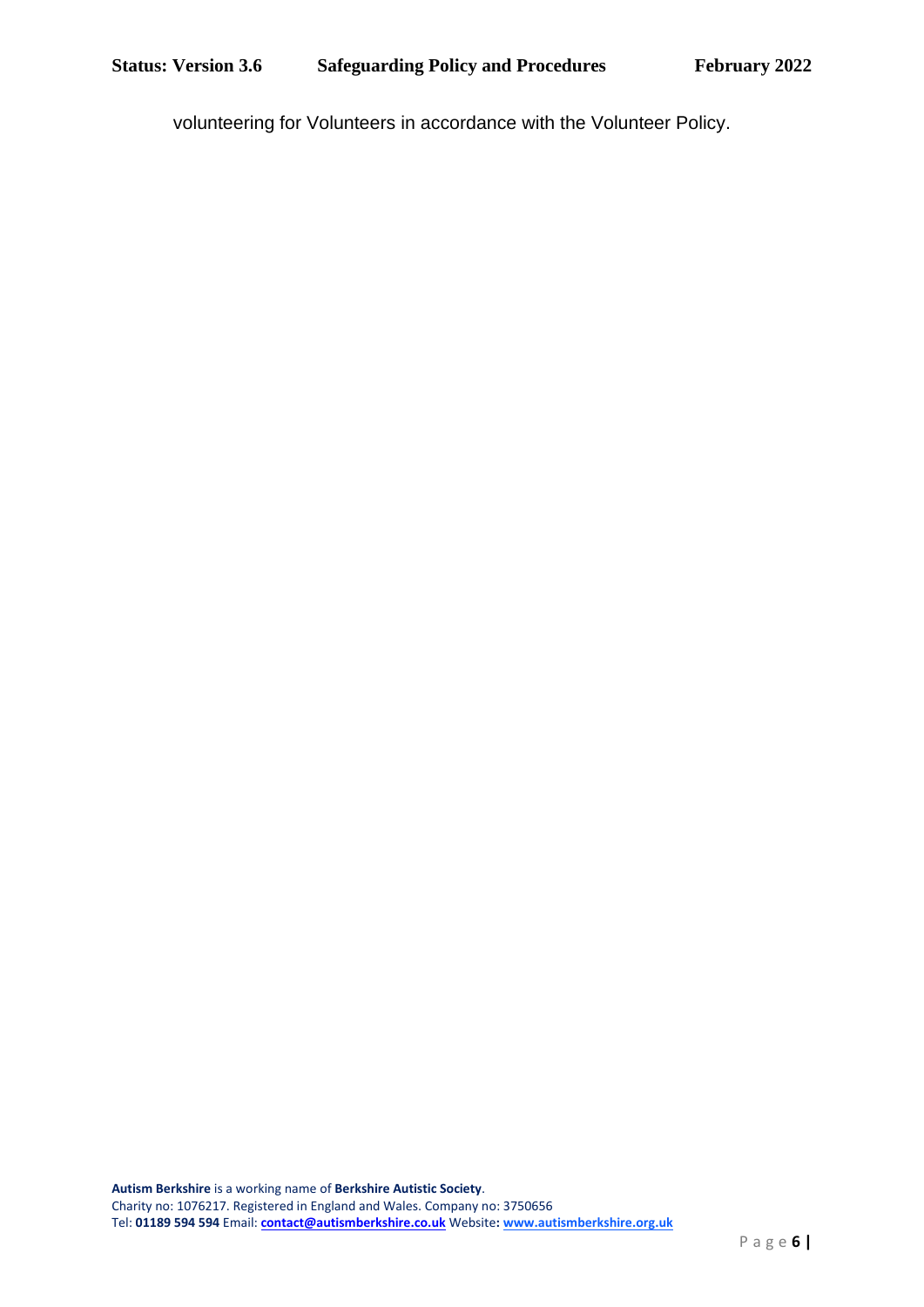## <span id="page-6-0"></span>**4 Definitions of Abuse<sup>2</sup>**

**Abuse:** A form of maltreatment of a child. Somebody may abuse or neglect a child by inflicting harm, or by failing to act to prevent harm. Children may be abused in a family or in an institutional or community setting by those known to them or, more rarely, by others (e.g. via the internet). They may be abused by an adult or adults, or another child or children. A child who is being abused may experience more than one type of abuse. There are four types of abuse in children and young people:

- 1. **Physical abuse:** A form of abuse which may involve hitting, shaking, throwing, poisoning, burning or scalding, drowning, suffocating or otherwise causing physical harm to a child. Physical harm may also be caused when a parent or carer fabricates the symptoms of, or deliberately induces, illness in a child.
- 2. **Sexual abuse:** Involves forcing or enticing a child or young person to take part in sexual activities, not necessarily involving a high level of violence, whether or not the child is aware of what is happening. The activities may involve physical contact, including assault by penetration (for example, rape or oral sex) or nonpenetrative acts such as masturbation, kissing, rubbing and touching outside of clothing. They may also include non-contact activities, such as involving children in looking at, or in the production of, sexual images, watching sexual activities, encouraging children to behave in sexually inappropriate ways, or grooming a child in preparation for abuse (including via the internet). Sexual abuse is not solely perpetrated by adult males. Women can also commit acts of sexual abuse, as can other children.
- 3. **Emotional abuse:** The persistent emotional maltreatment of a child such as to cause severe and persistent adverse effects on the child's emotional development. It may involve conveying to a child that they are worthless or unloved, inadequate, or valued only insofar as they meet the needs of another person. It may include not giving the child opportunities to express their views, deliberately silencing them or 'making fun' of what they say or how they communicate. It may feature age or developmentally inappropriate expectations being imposed on children. These may include interactions that are beyond a child's developmental capability, as well as overprotection and limitation of exploration and learning, or preventing the child participating in normal social interaction. It may involve seeing or hearing the ill-treatment of another. It may involve serious bullying (including cyber bullying), causing children frequently to feel frightened or in danger, or the exploitation or corruption of children. Some level of emotional abuse is involved in all types of maltreatment of a child, though it may occur alone.
- 4. **Neglect:** The persistent failure to meet a child's basic physical and/or psychological needs, likely to result in the serious impairment of the child's health or development. Neglect may occur during pregnancy as a result of maternal

Charity no: 1076217. Registered in England and Wales. Company no: 3750656 Tel: **01189 594 594** Email: **[contact@autismberkshire.co.uk](mailto:contact@autismberkshire.co.uk)** Website**: www.autismberkshire.org.uk**

**Autism Berkshire** is a working name of **Berkshire Autistic Society**. <sup>2</sup> Working Together to Safeguard Children 2015, HM Government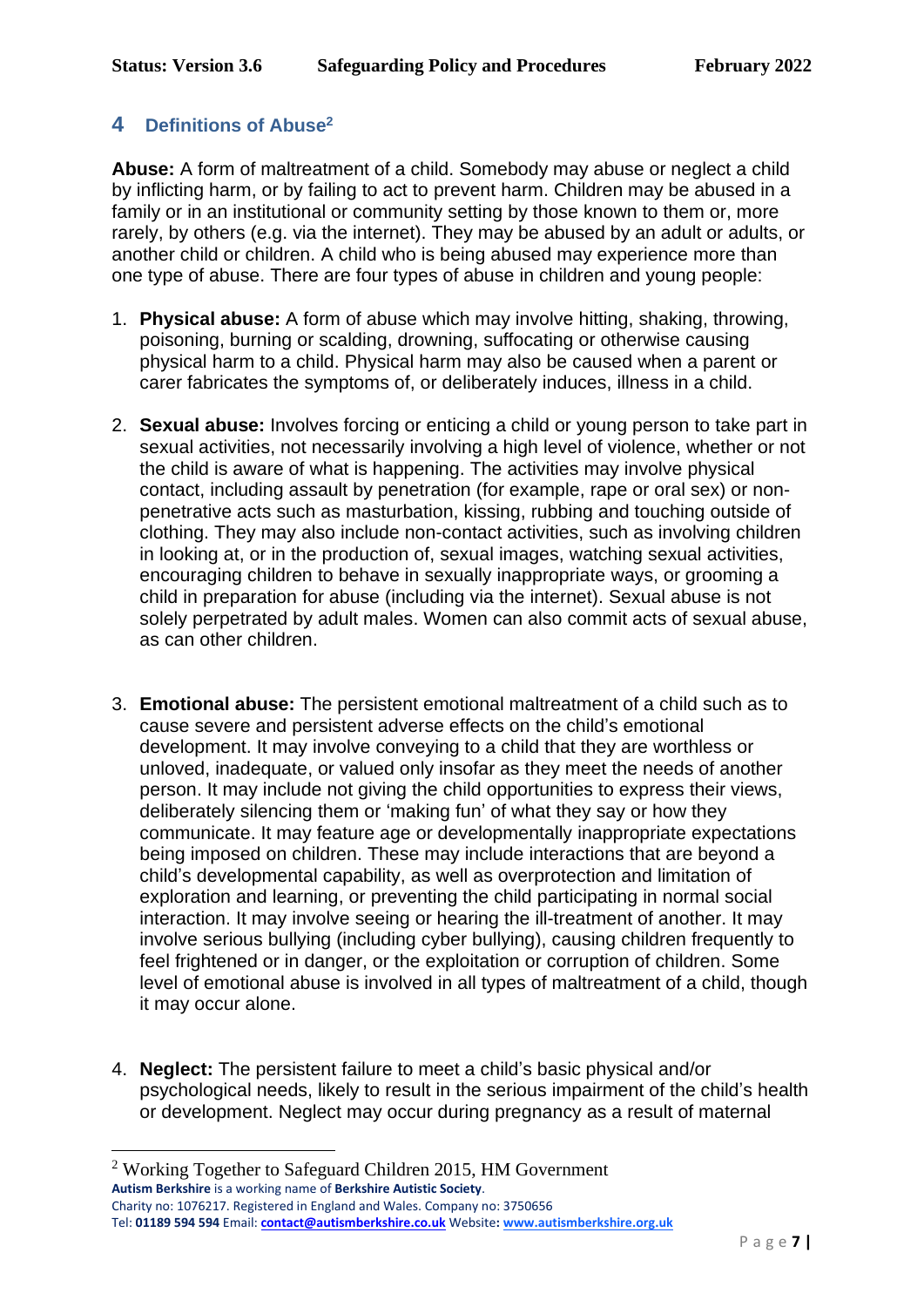substance abuse.

Once a child is born, neglect may involve a parent or carer failing to:

- provide adequate food, clothing and shelter (including exclusion from home or abandonment);
- protect a child from physical and emotional harm or danger;
- ensure adequate supervision (including the use of inadequate care-givers);
- or ensure access to appropriate medical care or treatment.
- It may also include neglect of, or unresponsiveness to, a child's basic emotional needs.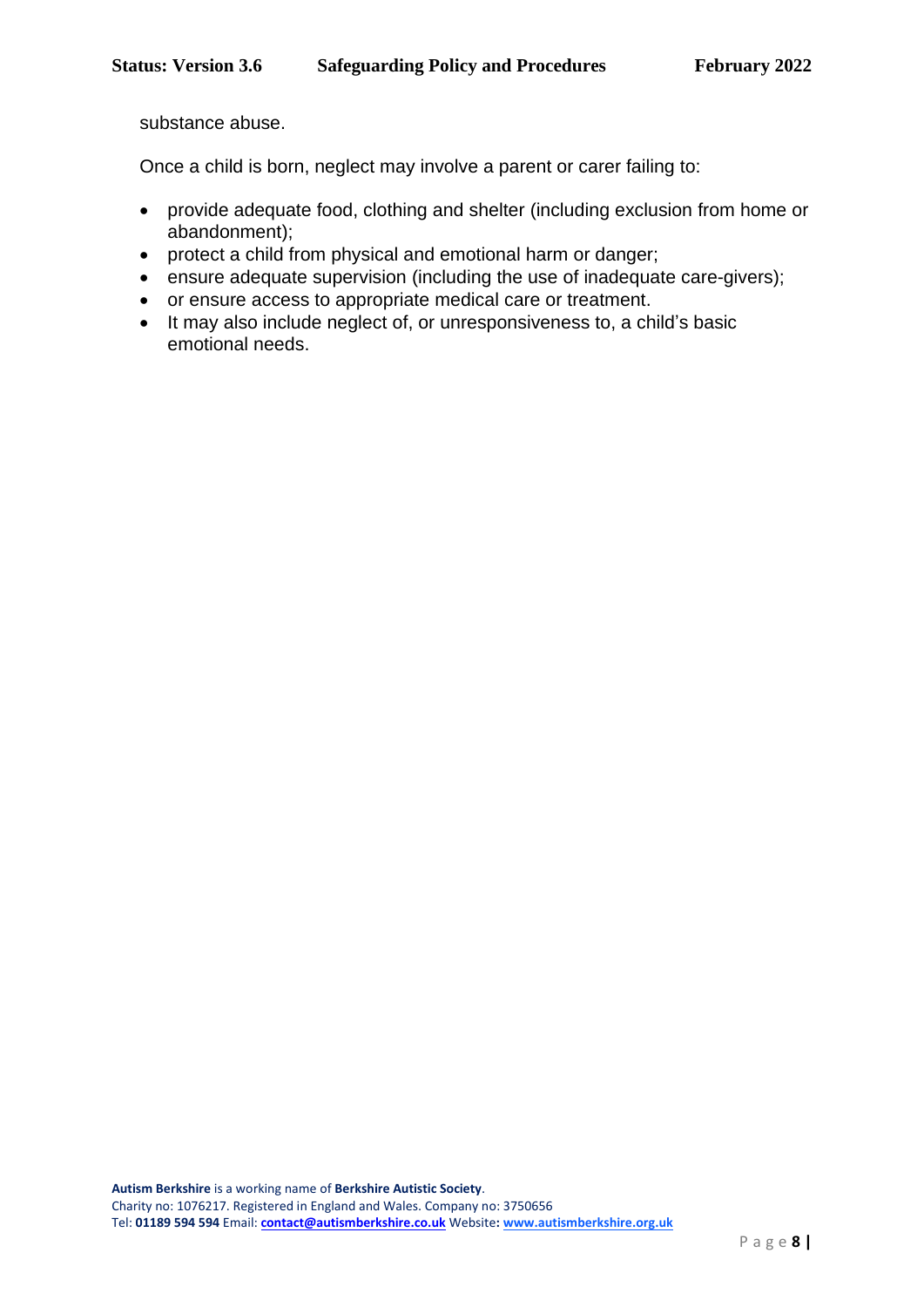## <span id="page-8-0"></span>**5 Recognising and responding to suspected or actual abuse**

The ability to recognise abuse depends as much on a person's willingness to accept the possibility of its existence as it does on knowledge and information. Possible sources of abuse might include:

- Parental or other family member abuse
- Self-harm
- Peer abuse ('bullying'): Children are vulnerable to abuse by their peers. Such abuse should always be taken as seriously as abuse perpetrated by an adult. A significant proportion of sex offences are committed by teenagers and sometimes by younger children. Adults should not dismiss abusive behaviour as 'normal' between young people.
- Abuse by a paid or volunteer member of Autism Berkshire staff

Abuse is not always readily visible, and may not be as clearly observable. If an Autism Berkshire staff member or volunteer, or parent / carer is uneasy or has concerns about a child's safety or welfare, they should report it to their line manager. The following are reasonable grounds for concern: -

- A specific indication from a child that they have been abused.
- A statement from a person who witnessed abuse.
- An illness, injury or behaviour consistent with abuse.
- A symptom which may not itself be totally consistent with abuse, but which is supported by corroborative evidence of deliberate harm or negligence.
- Consistent signs of neglect over a period of time.
- A nag, or suspicion that something is "not quite right"
- Mood swings, withdrawal could be a young person "just being a teenager", but may be a sign of abuse

In some cases of child abuse the alleged perpetrator will also be a child and it is important that behaviour of this nature is not ignored. Grounds for concern will exist in cases where there is an age difference and / or a difference in power or status or intellect between the children involved. However, it is also important to distinguish between normal sexual behaviour and abusive behaviour.

## <span id="page-8-1"></span>**5.1 Responding to a disclosure by a child or young person**

If someone tells you that they or another child, or young person is being abused you must report your concerns to the Designated Person / Safeguarding Officer. Do not worry that you may be mistaken. It is better to have discussed it with somebody with the experience and responsibility to make an assessment. You should;

• Show that you have heard what they are saying, and that you take their allegations seriously.

- Encourage the person to talk, but do not prompt or ask leading questions. Listen to them. Don't interrupt when they are recalling significant events. Don't make them repeat their account.
- Explain what actions you must take, in a way which is appropriate to the age and understanding of the person.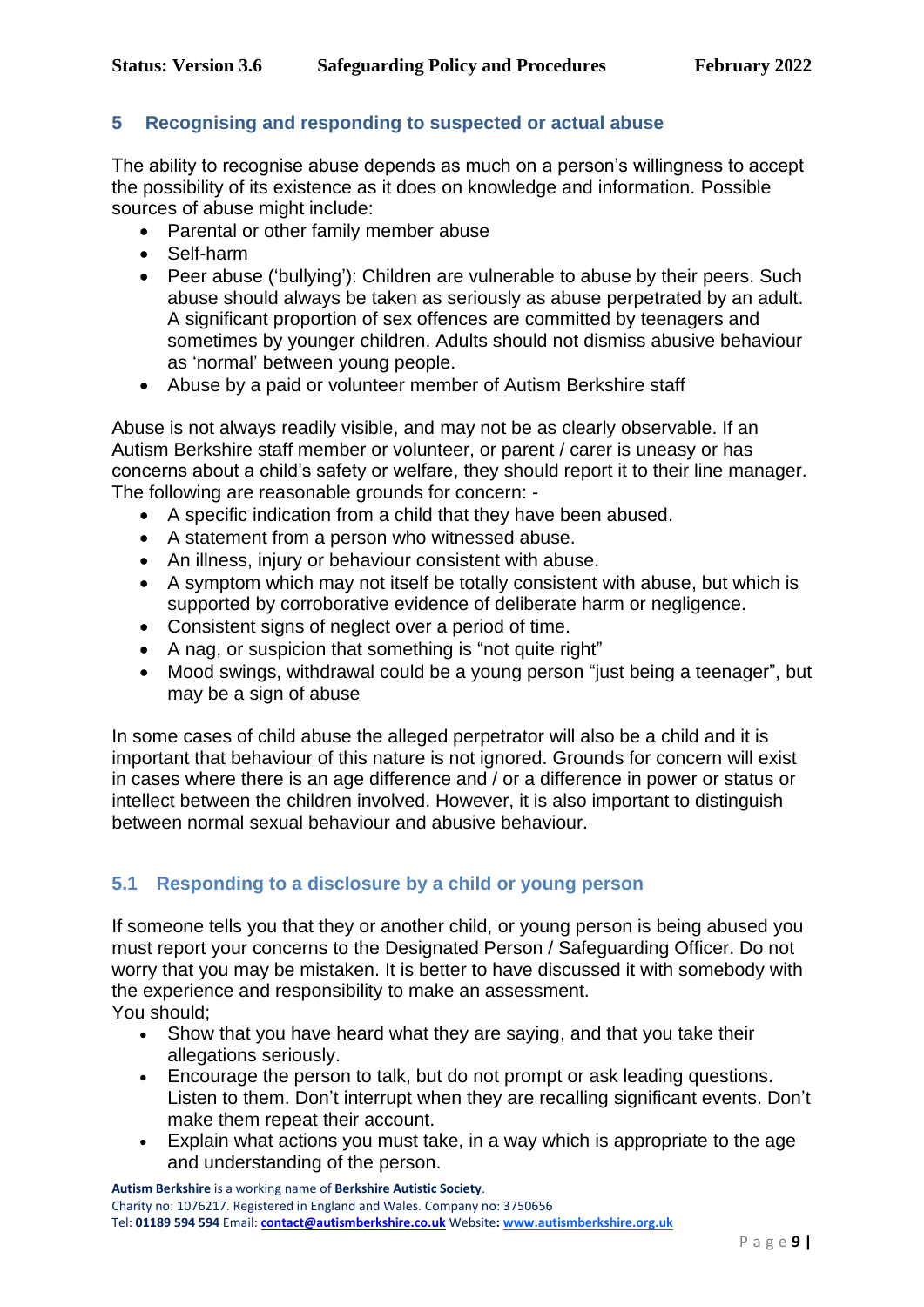- Do not promise to keep what you have been told secret. Persuade the individual that you need to report the incident so you can get them the help they need. If you promise to keep the secret and then report concerns you risk betraying the trust of the child or young person.
- Write down what you have been told, using the exact words if possible, using the incident form if possible. (see appendices)
- Make a note of the date, time, place and people who were present at the discussion.

## <span id="page-9-0"></span>**5.2 Guidance on reporting a disclosure**

A member of staff or a volunteer who suspects that a child has been abused shall follow the procedures below. Any personal information acquired in the course of working with children or families should only be communicated on "a need to know basis", as detailed below.

If a young person, or parents asks that information is not shared, "you must keep this secret, and not tell anyone", staff should not promise to "keep the secret", but rather persuade the young person that it is important that the information is shared to get them the help they need.

Any member of staff who:

- Suspects that a child has been, or is at risk of being abused;
- Has a disclosure made to them;
- Receives a complaint from a member of the public relating to safeguarding issues
- Has a direct allegation made against them;

shall report the matter immediately to the designated Safeguarding Officer or deputy. Allegations must be recorded in writing and contact details taken from the complainant. *See appendices for the Safeguarding Incident Form.*

If the allegation concerns a member of paid staff or a volunteer the Safeguarding Officer must consider whether it is appropriate for the staff or volunteer to remain at work, or be suspended bearing in mind the paramount interests of the child. Any suspension will be on full pay and in accordance with the Disciplinary policy.

## <span id="page-9-1"></span>**5.3 Reporting child abuse**

## **The Designated Person / Safeguarding Officer is the CEO of the charity. The Deputy Safeguarding Officer is the Family Support Lead.**

The following process shall be followed in reporting abuse to the Authorities:

- Observe and note dates, times, locations and contexts in which the incident occurred or suspicion was aroused, together with any other relevant information.
- Report the matter as soon as possible to the Safeguarding Officer or deputy. If that person has reasonable grounds for believing that the child has been abused, or is at risk of abuse, they will make a report to the local Multi-Agency Safeguarding Hub (MASH) who have statutory responsibility to investigate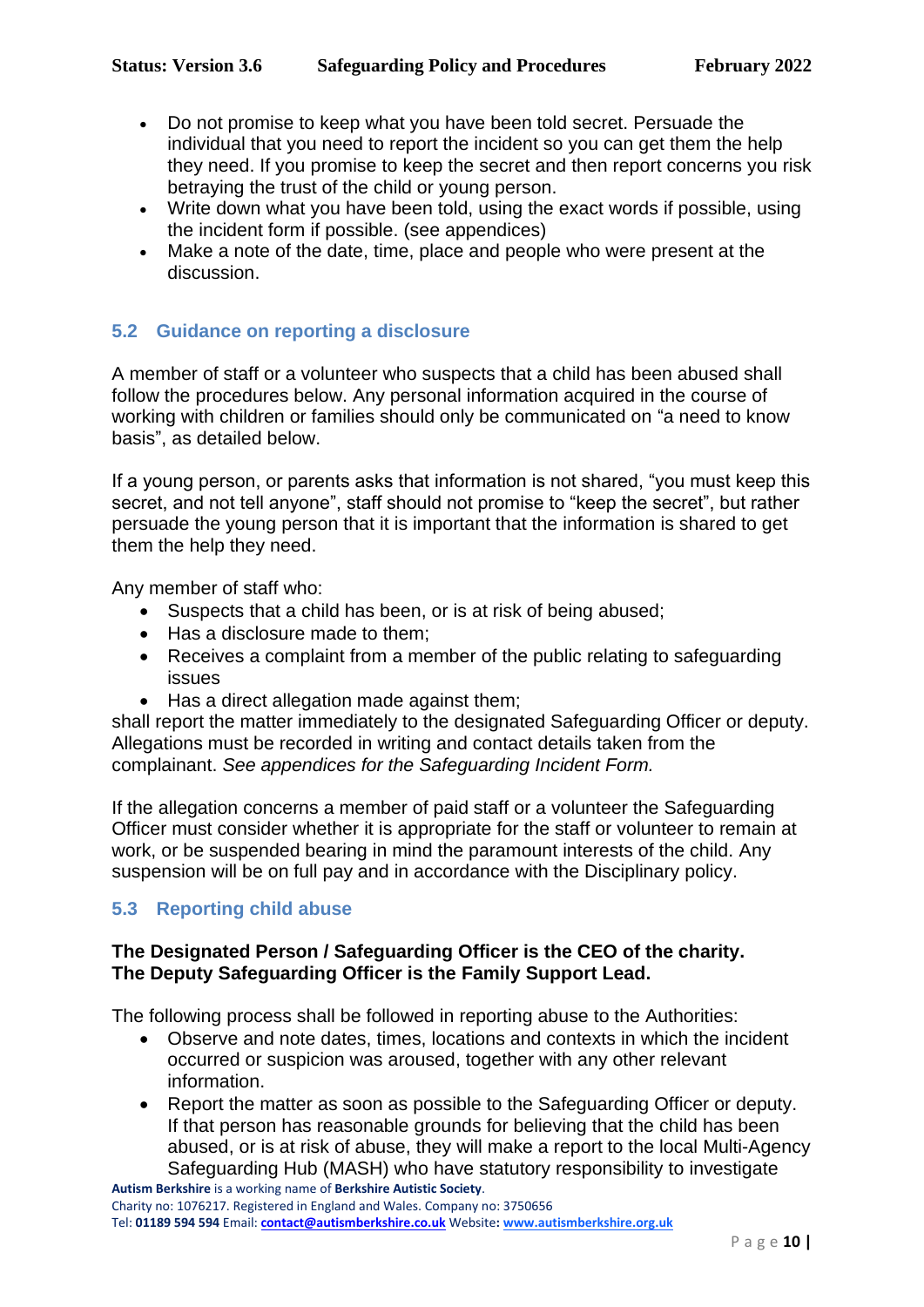and assess suspected, or actual abuse. Social Services, the Police and Health teams work in the MASH and have access to shared data.

- In cases of emergency, where a child appears to be at immediate and serious risk and the Safeguarding Officer is unable to contact the MASH, the Police authorities should be contacted by dialling 999. Under no circumstances should a child be left in a dangerous situation pending intervention by the Statutory Authorities.
- If the Safeguarding Officer is unsure whether reasonable grounds exist or not they should report the matter to the MASH and ask advice and they will be advised whether or not the matter requires a formal report.
- When the Safeguarding Officer is reporting suspected or actual abuse to the MASH they should first obtain consent from the families of their intention to make such a report, **unless doing so would endanger the child or undermine an investigation.**

In the event there are allegations made against a volunteer or a member of staff then the Designated Person / Safeguarding Officer will report the matter to the LADO (Local Authority Designated Officer for Allegations Management). An allegation may relate to a person who works with children who has:

- Behaved in a way that has harmed a child, or may have harmed a child;
- Possibly committed a criminal offence against or related to a child; or
- Behaved towards a child or children in a way that indicates they may pose a risk of harm to children.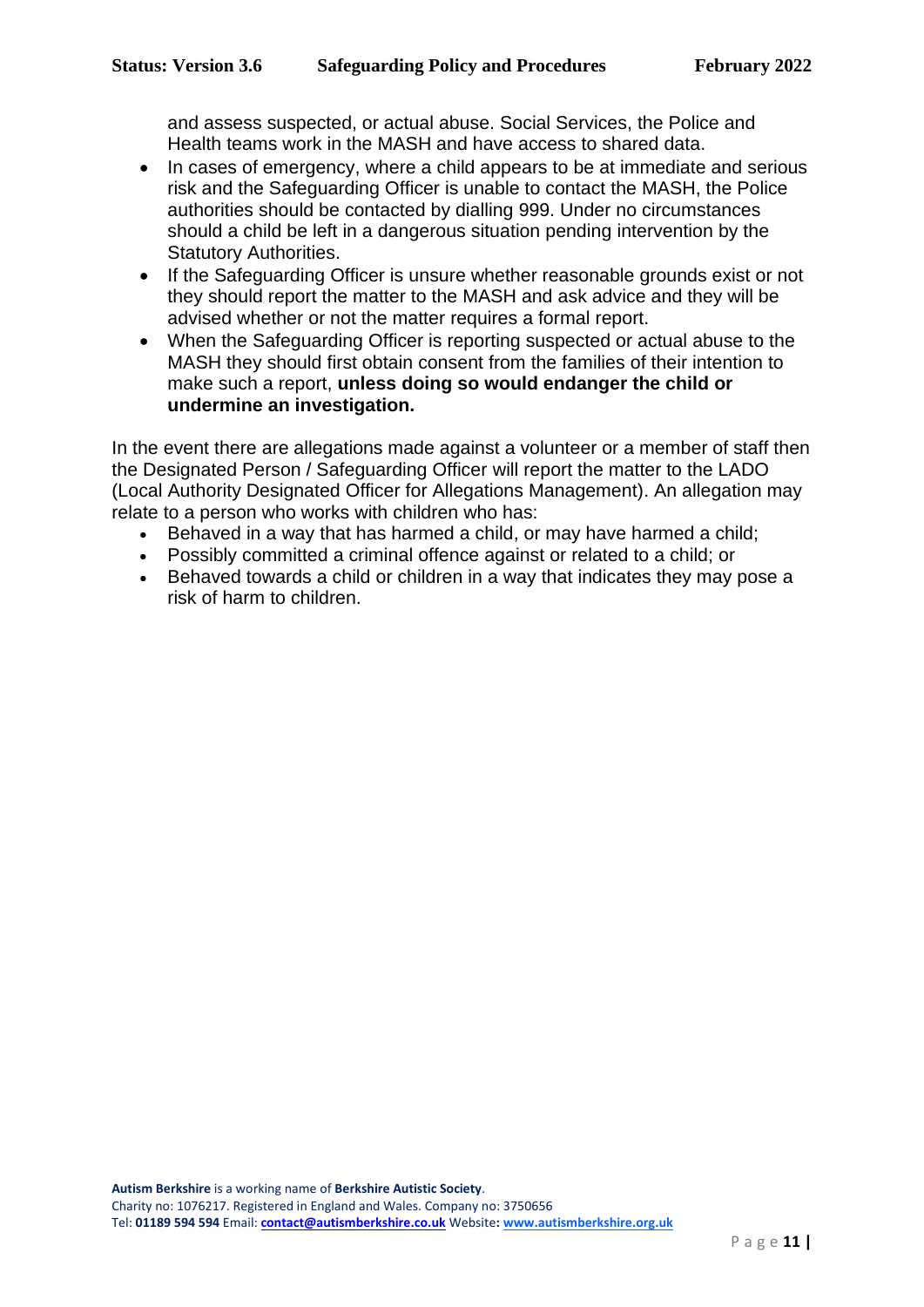## <span id="page-11-0"></span>**6 Recruitment and HR procedures**

Autism Berkshire selection of Paid Staff and Volunteers is designed to recruit staff and volunteers who are suitable for the role. Recruitment shall comply with the HR and Recruitment Policies.

- Paid Staff and Volunteers shall be recruited against a job or role description.
- During the application process, candidates will be required to sign an application form which includes questions about past convictions and pending cases.
- Individuals will be interviewed by a trained panel of at least two people, motivation and gaps in employment will be explored.
- All candidates who are offered a role will be subjected to an enhance check through the Disclosure and Barring Service (DBS), according to the workforce role and references will be checked.
- If Autism Berkshire removes an individual (paid worker or unpaid volunteer) from work such as looking after children (or would have, had the person not left first) because the person poses a risk of harm to children, the organisation must make a referral to the Disclosure and Barring Service. It is an offence to fail to make a referral without good reason.

## <span id="page-11-1"></span>**6.1 Training procedures**

All new staff and volunteers will be familiarised with this Policy as part of their induction training programme and at least annually or in the event of a new version of this Policy being published. Existing staff and volunteers will receive update training annually.

## <span id="page-11-2"></span>**6.2 'Whistle blowing' procedures**

If a member of staff or a volunteer has any concerns about the actions and attitude of the Safeguarding Officer, they should report the matter to the Chair of Trustees of Autism Berkshire. If all internal routes are exhausted, then individuals can 'whistle blow' to the Berkshire West Safeguarding Children Partnership. The Whistleblowing Policy provides further details.

## <span id="page-11-3"></span>**7 Health and Safety**

All paid staff and volunteers volunteering in Autism Berkshire buildings, or on the premises where an Autism Berkshire event is being held, are to be given a Health and Safety induction. All paid staff and volunteers in the course of representing Autism Berkshire are covered by the 12rganized12on's Public Liability Insurance. We endeavour to ensure that any events which paid staff and volunteers are asked to attend on behalf of Autism Berkshire are safe and accessible. This is achieved through the prior completion of risk assessments at Autism Berkshire 12rganized events and in some cases written confirmation of appropriate insurance cover at third party 12rganized events.

## **Events/outings:**

Unless it is a staffed "short break", a parent/carer is required to attend any event or outing with their child, and they are responsible for supervising their children at all times. This includes supervision during events that are delivered remotely.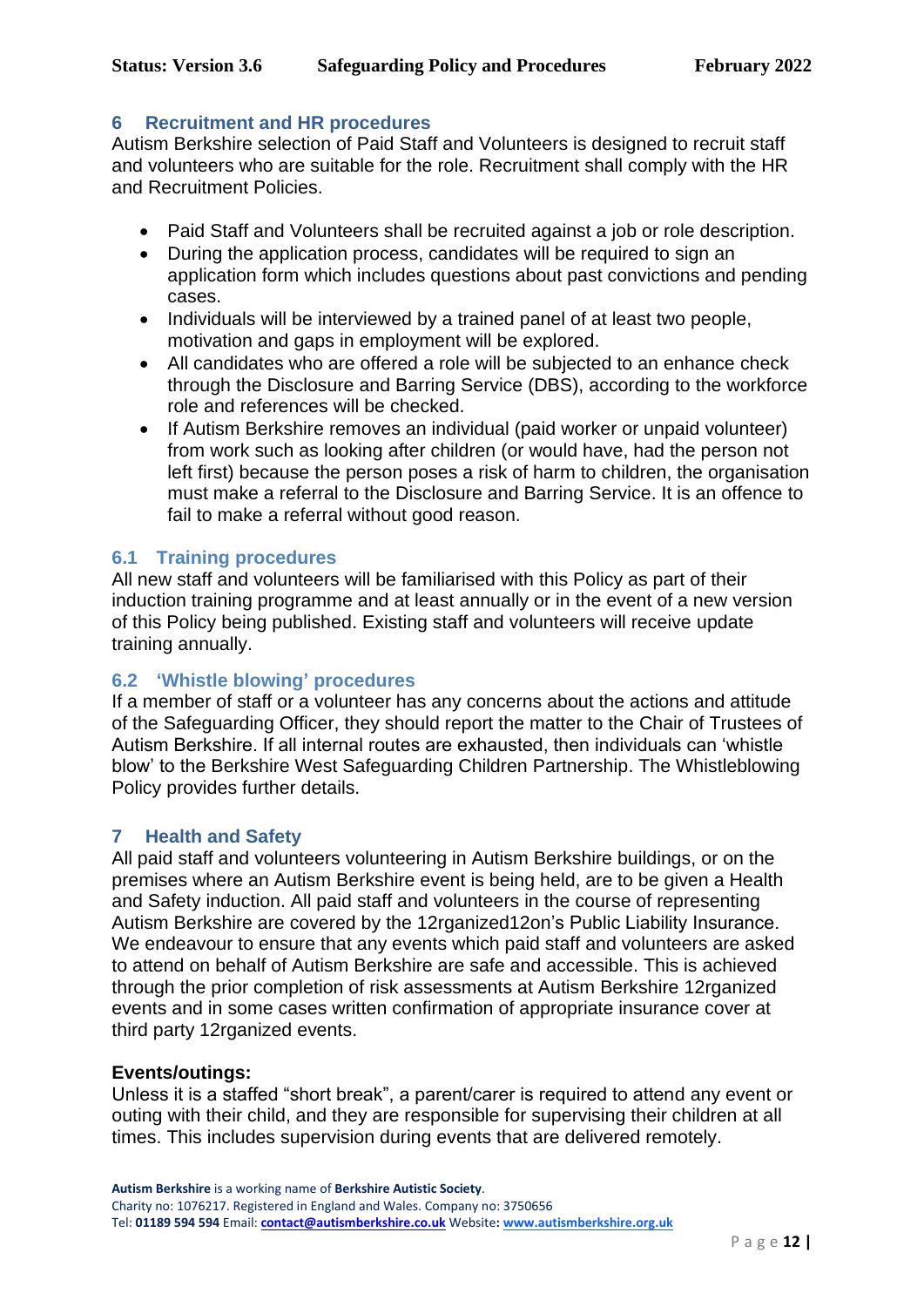## <span id="page-12-0"></span>**8 Review**

This policy will be formally reviewed every year by the CEO and a nominated trustee. The policy will then be endorsed by the Autism Berkshire Board of Trustees, and the action formally minuted.

Approved by the Autism Berkshire Board February 2022.

## <span id="page-12-1"></span>**9 Changes to version**

| Date            | <b>Major or Minor</b> | <b>Reason for change</b>                            | Change                                                                                                                                                                                                                                                                                                                                                                                                                            |
|-----------------|-----------------------|-----------------------------------------------------|-----------------------------------------------------------------------------------------------------------------------------------------------------------------------------------------------------------------------------------------------------------------------------------------------------------------------------------------------------------------------------------------------------------------------------------|
| Oct 16<br>3.01  | Major                 | Consultation with<br>staff                          | Inserted "and after a risk assessment has<br>been completed" to the Code of Conduct<br>point 3.15 Physical contact<br>Inserted "<br>"Any suspension will be on full pay and in<br>accordance with the Disciplinary policy."<br>Section 5.2 Guidance on reporting a<br>disclosure, clarifying that suspension<br>pending an investigation is paid.                                                                                 |
| 25/5/17<br>3.1  | Minor                 | Recommendation<br>from Safe and<br>Sound assessment | Introduction added that policy applies to<br>sub-contractors                                                                                                                                                                                                                                                                                                                                                                      |
| 25//5/17<br>3.1 | Major                 | Recommendation<br>from Safe and<br>Sound assessment | S 3 clarification that a breach of Code of<br>Conduct will result in disciplinary action for<br>staff or sub-contractors or cessation of<br>volunteering for volunteers.                                                                                                                                                                                                                                                          |
| 25//5/17<br>3.1 | Minor                 | <b>RBC Changed</b><br>structure                     | Change to Single point of contact at RBC.                                                                                                                                                                                                                                                                                                                                                                                         |
| 15/4/18<br>3.2  | Minor                 | Annual review                                       | Up issued and changed deputy<br>Safeguarding to G Mitchell                                                                                                                                                                                                                                                                                                                                                                        |
| 15/5/19<br>3.3  | Major                 | Annual review; new<br>statutory guidance<br>issued  | 'Autism Spectrum Condition' to 'autism<br>diagnosis'.<br>'Volunteer staff' to 'volunteer' to avoid<br>employment terminology.<br>Removed mentions of 'vulnerable adults'<br>due to separate 'Safeguarding Adults'<br>policy.<br>Appendix added with statement regarding<br>'Working Together: Transitional Guidance'<br>Reading Borough Council LADO<br>organisation and telephone number<br>updated<br>Table of contents updated |
| 31/05/20        | Minor                 | Response to Covid-<br>19 pandemic                   | Added rules on remote video meetings to<br>Code of Conduct                                                                                                                                                                                                                                                                                                                                                                        |
| 31/05/20        | Minor                 | Response to Covid-<br>19 pandemic                   | Clarified that parental supervision is<br>required for events that are held remotely                                                                                                                                                                                                                                                                                                                                              |
| 21/07/21        | Major                 | Change of LSCB to<br><b>BWSCP</b>                   | Changed LSCB to Berkshire West<br>Safeguarding Children's Partnership in<br>section 2, 6.2, 10.1                                                                                                                                                                                                                                                                                                                                  |
| 21/07/21        | Major                 | Changed RBC<br>contact details                      | Changed SPC to CSPOA for Brighter<br>Futures section 10.1 Replaced<br>Administrator with Family Support Lead for<br>Deputy Safeguarding Officer.                                                                                                                                                                                                                                                                                  |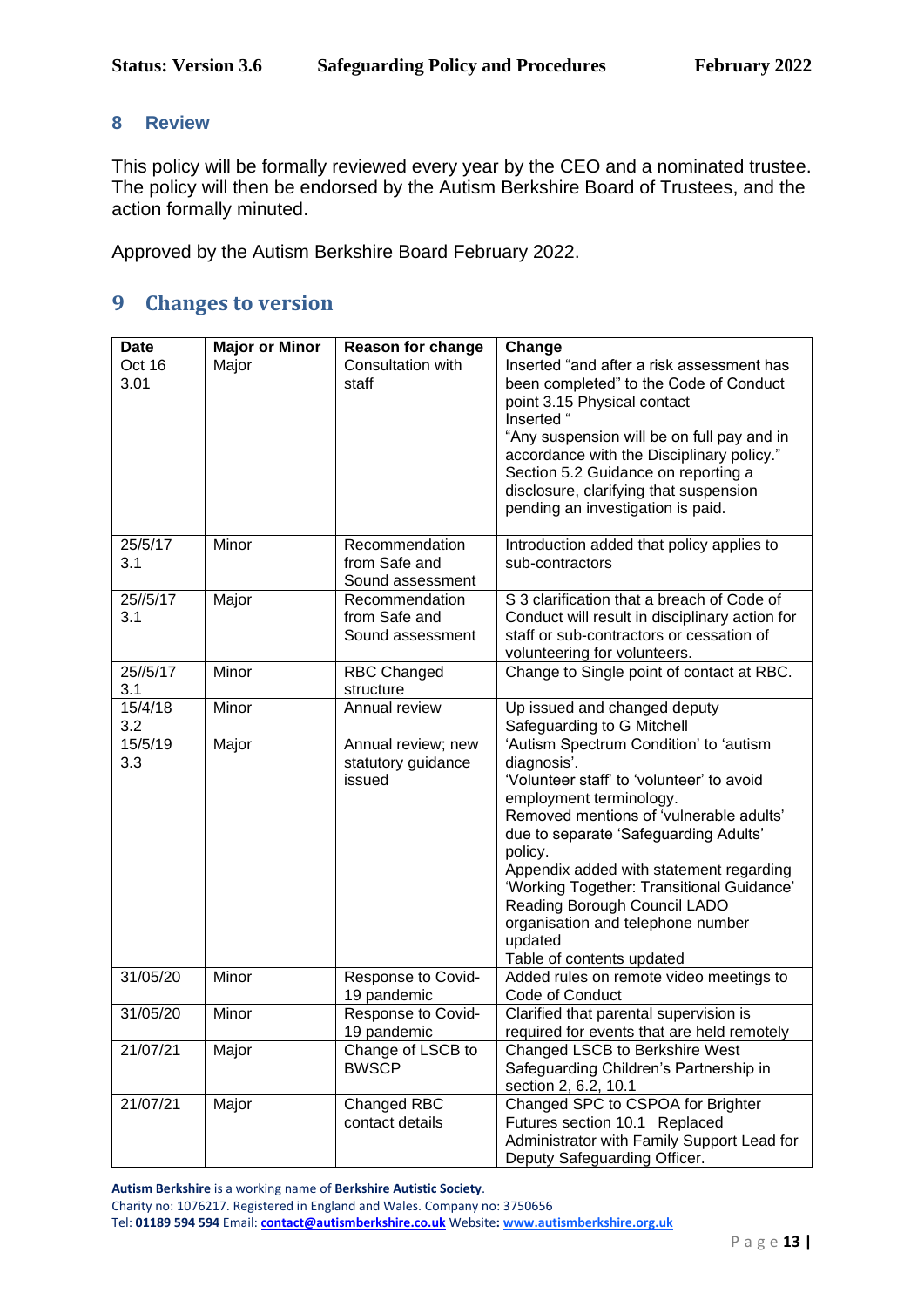| September<br>No change<br>No change |       |                      | Review as part of Safe and Sound re-  |
|-------------------------------------|-------|----------------------|---------------------------------------|
| 2021                                |       |                      | inspection by RVA no changes          |
|                                     |       |                      | recommended                           |
| 16/2/22                             | Minor | Changed of           | Removed Sandra Stubbs and added Conor |
|                                     |       | Safeguarding         | O'Connor as Safeguarding Trustee,     |
|                                     |       | Trustee and Chair of | removed Richard Flemming and added    |
|                                     |       | Trustees             | Conor O'Connor as Chair of Trustees   |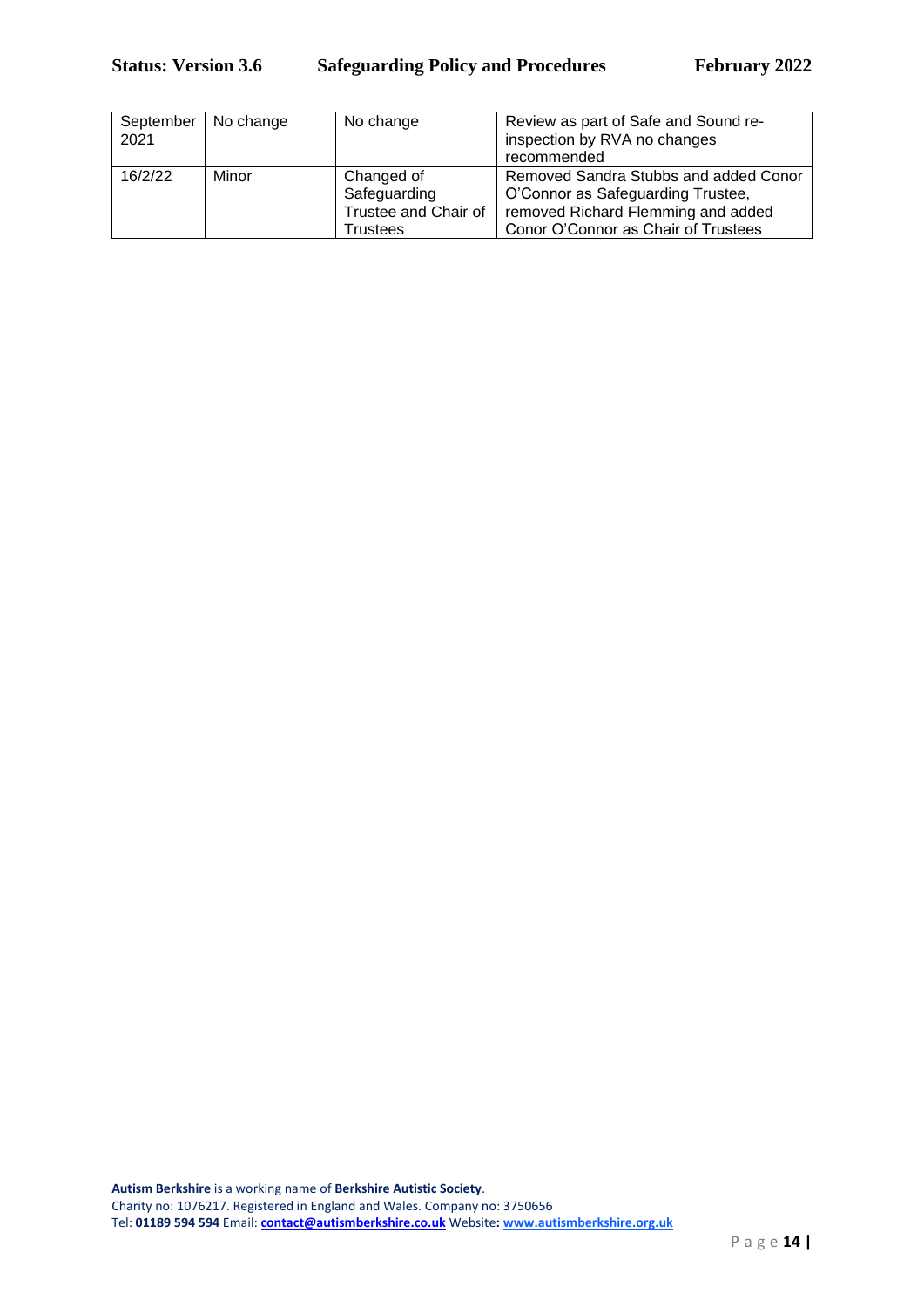## <span id="page-14-0"></span>**9.1 Appendix 1: CONTACTS**

The following contacts shall be used to report incidents

### <span id="page-14-1"></span>**9.2 Primary Contacts:**

**In life threatening situations the Police should be called Tel: 999** In an emergency, the Police can be contacted 24 hours a day, 365 days of the year.

#### **AND the following should be informed in ANY reportable event:**

| <b>Safeguarding Officer</b> | CEO                        | Jane Stanford-Beale   |
|-----------------------------|----------------------------|-----------------------|
|                             |                            | Mobile 07795 807 249  |
| <b>Safeguarding Deputy</b>  | <b>Family Support Lead</b> | Julia Cox             |
|                             |                            | Office 01189 594 594, |
| <b>Safeguarding Trustee</b> |                            | Conor O'Connor        |
|                             |                            | Office 01189 594 594  |
| Chair of Trustees for any   |                            | Conor O'Connor        |
| Whistleblowing concerns     |                            | Office 01189 594 594  |

## **Reading Borough Council ( Brighter Futures for Children ) Children's Single Point of Access Tel: 0118 937 3641 website** [Concerned about a child? Report a child](https://brighterfuturesforchildren.org/concerned-about-a-child/)

[in trouble \(brighterfuturesforchildren.org\)](https://brighterfuturesforchildren.org/concerned-about-a-child/) [cspoa@brighterfuturesforchildren.org](mailto:cspoa@brighterfuturesforchildren.org)

## **Berkshire Children's Social Care Emergency Duty Team Tel: 01344 786 543 "OUT OF HOURS"**

Emergency child protection referrals between 5pm and 9am 365 days of the year.

## **Wokingham Borough Council Referral & Assessment Team Tel: 0118 9088002**

#### **West Berkshire Council – Referral & Assessment Team Tel: 01635 503090**

#### **Bracknell Forest Council Multi-Agency Safeguarding Hub (MASH) Tel: 01344 352 005** Email: [mash@bracknell-forest.gov.uk](mailto:mash@bracknell-forest.gov.uk)

## **Windsor & Maidenhead Council Multi-Agency Safeguarding Hub (MASH) Tel: 01628 683150**

Mon - Thurs 8.45 am - 5.15 pm and Fridays 8.45 am to 4.45 pm. Email: [mash@rbwm.gov.uk](mailto:mash@rbwm.gov.uk)

### **Slough Multi-Agency Safeguarding Hub (MASH) Tel: 01753 875591** Monday - Friday 9am - 5pm Email: [ChildProtection@slough.gov.uk](mailto:ChildProtection@slough.gov.uk)

## **West Berkshire Safeguarding Children Partnership**

[Berkshire West Safeguarding Children Partnership -](https://www.berkshirewestsafeguardingchildrenpartnership.org.uk/scp) scp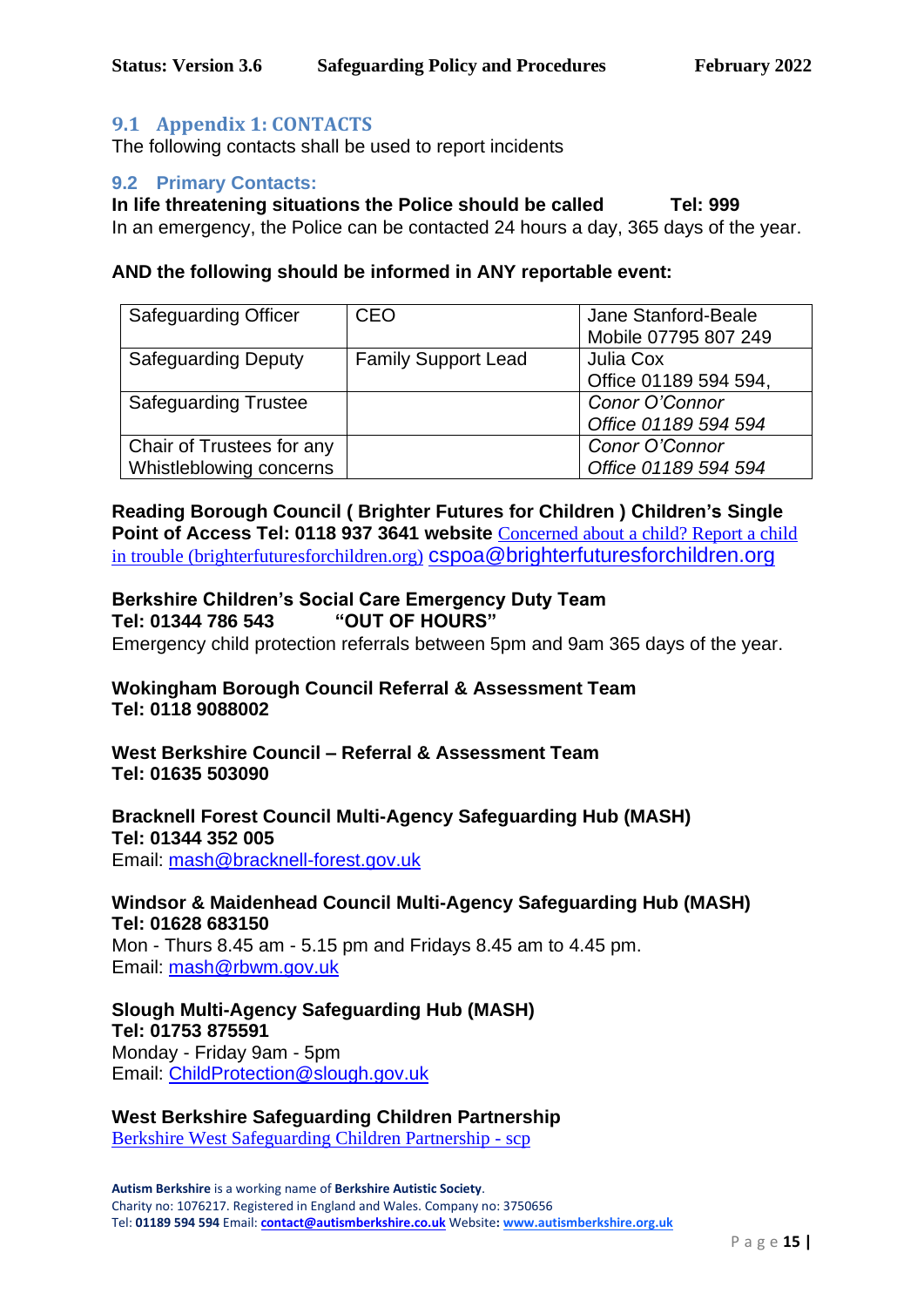## <span id="page-15-0"></span>**9.3 LADO (Local Authority Designated Officer for Allegations Management)**

Provides advice and management of allegations against members of staff and volunteers between 9am and 5pm during weekdays (except public holidays).

| Reading Borough Council LADO<br>(Contact via Brighter Futures for Children) | Tel: 0118 9373641  |
|-----------------------------------------------------------------------------|--------------------|
| Wokingham Borough Council LADO                                              | Tel: 0118 9746141  |
| West Berkshire Council LADO                                                 | Tel: 01635 519093  |
| <b>Bracknell Forest Council LADO</b>                                        | Tel: 01344 352000  |
| <b>RBWM LADO</b>                                                            | Tel: 01628 683203  |
| Slough LADO                                                                 | Tel: 01753 690696  |
| Early Help (Slough)                                                         | Tel: 01753 477317  |
| 9.4 Other organisations that can help                                       |                    |
| <b>NSPCC</b>                                                                | Tel: 0808 800 5000 |
| ChildLine                                                                   | Tel: 0800 1111     |
| <b>Family Lives Parentline</b>                                              | Tel: 0808 800 2222 |
|                                                                             |                    |

<span id="page-15-1"></span>Churches' Child Protection Advisory Service (CCPAS) Tel: 0845 120 45 50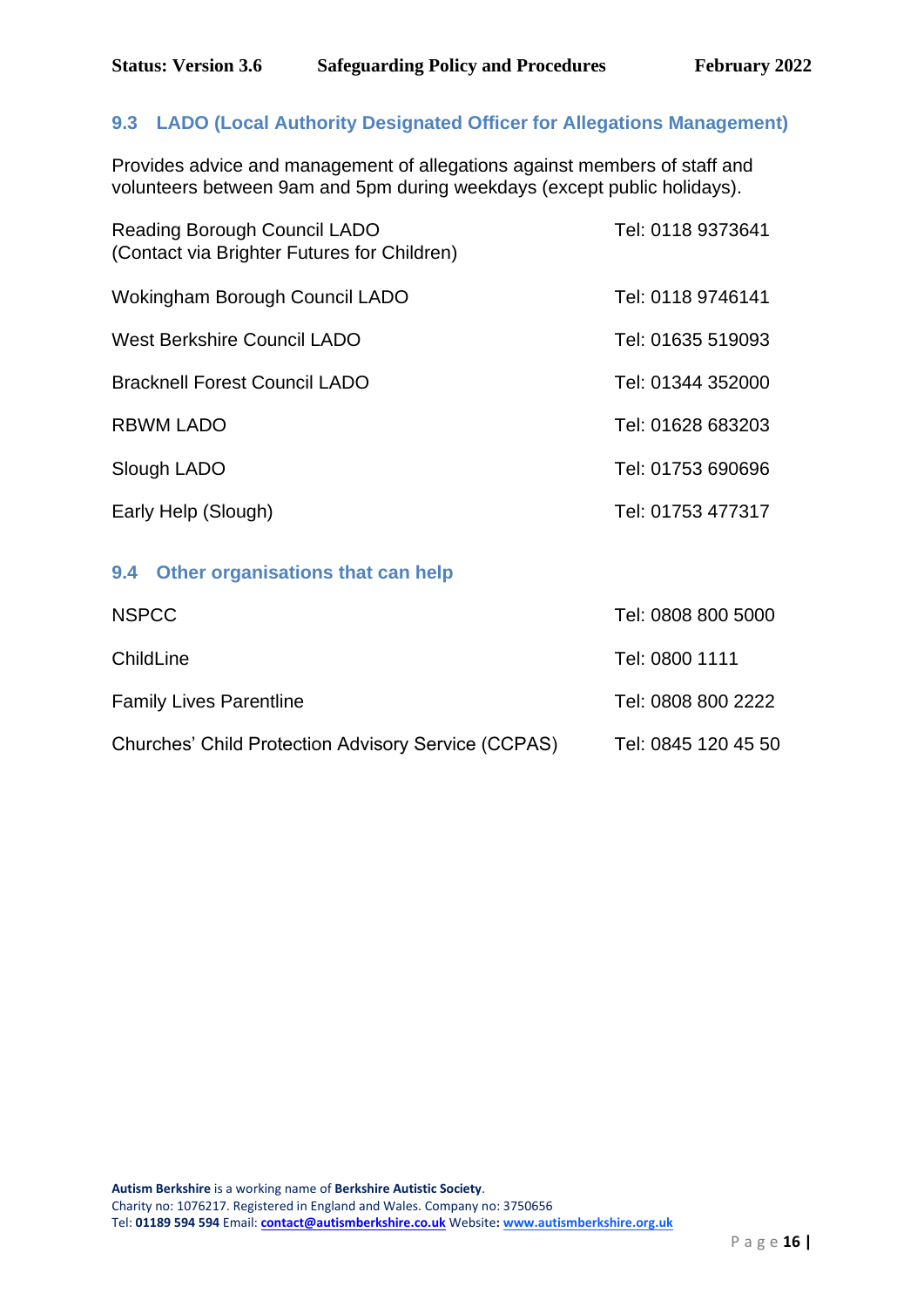## <span id="page-16-0"></span>**10 Appendix 2: Safeguarding Incident Form**



## **Safeguarding Incident Form**

Please complete as much of the following as possible

Name of person

Age and date of birth (if a child) Ethnicity

Any special factors

Parent's/carer's name(s)

Home address (and phone no. if available).

Are you reporting your own concerns or passing on those of somebody else? Give details.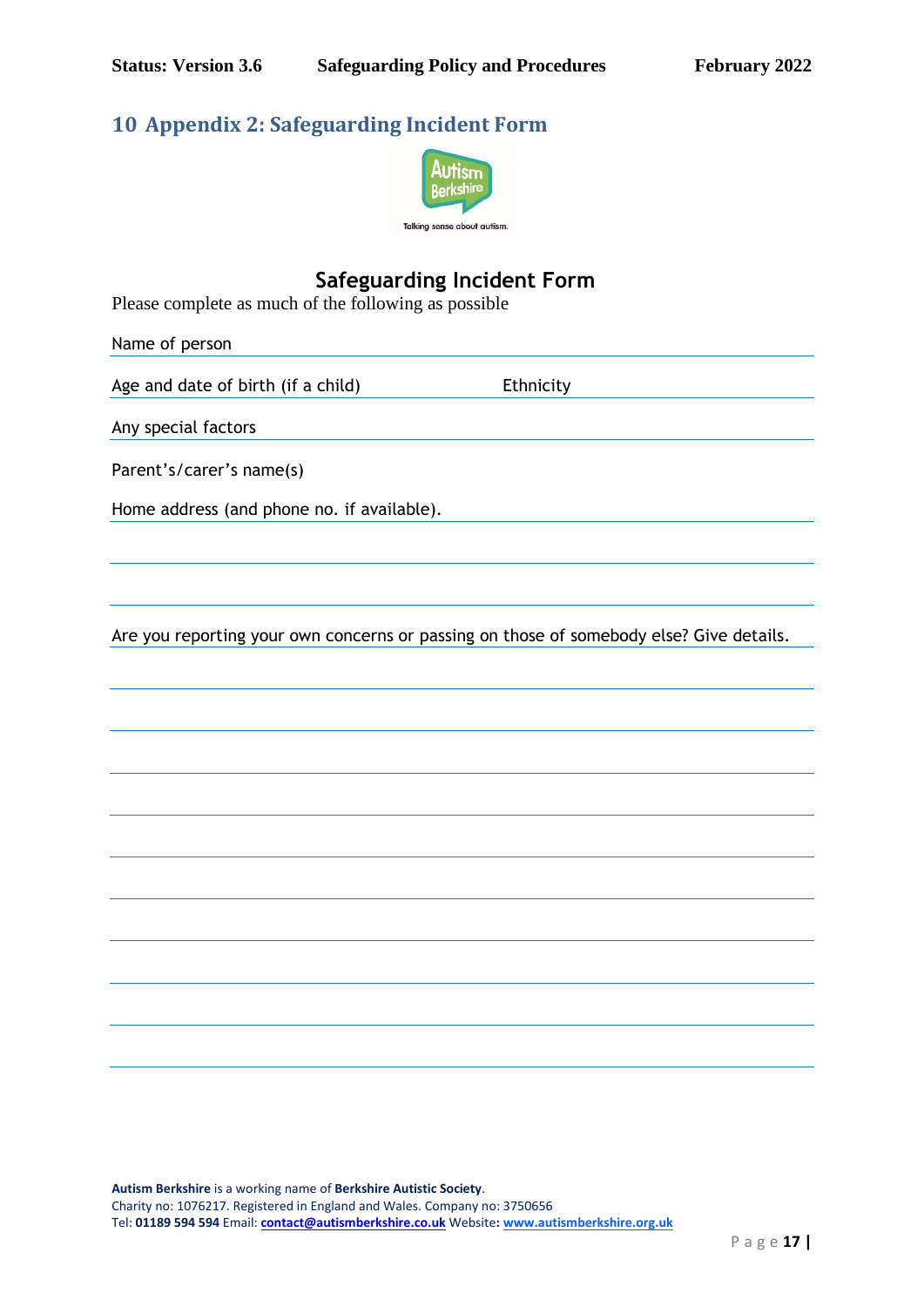Brief description of what has prompted the concerns: include dates, times etc. of any specific incidents.

Any physical signs? Behavioural signs? Indirect signs?

Have you spoken to the person? If so, what was said?

Have you spoken to the parent(s)? If so, what was said?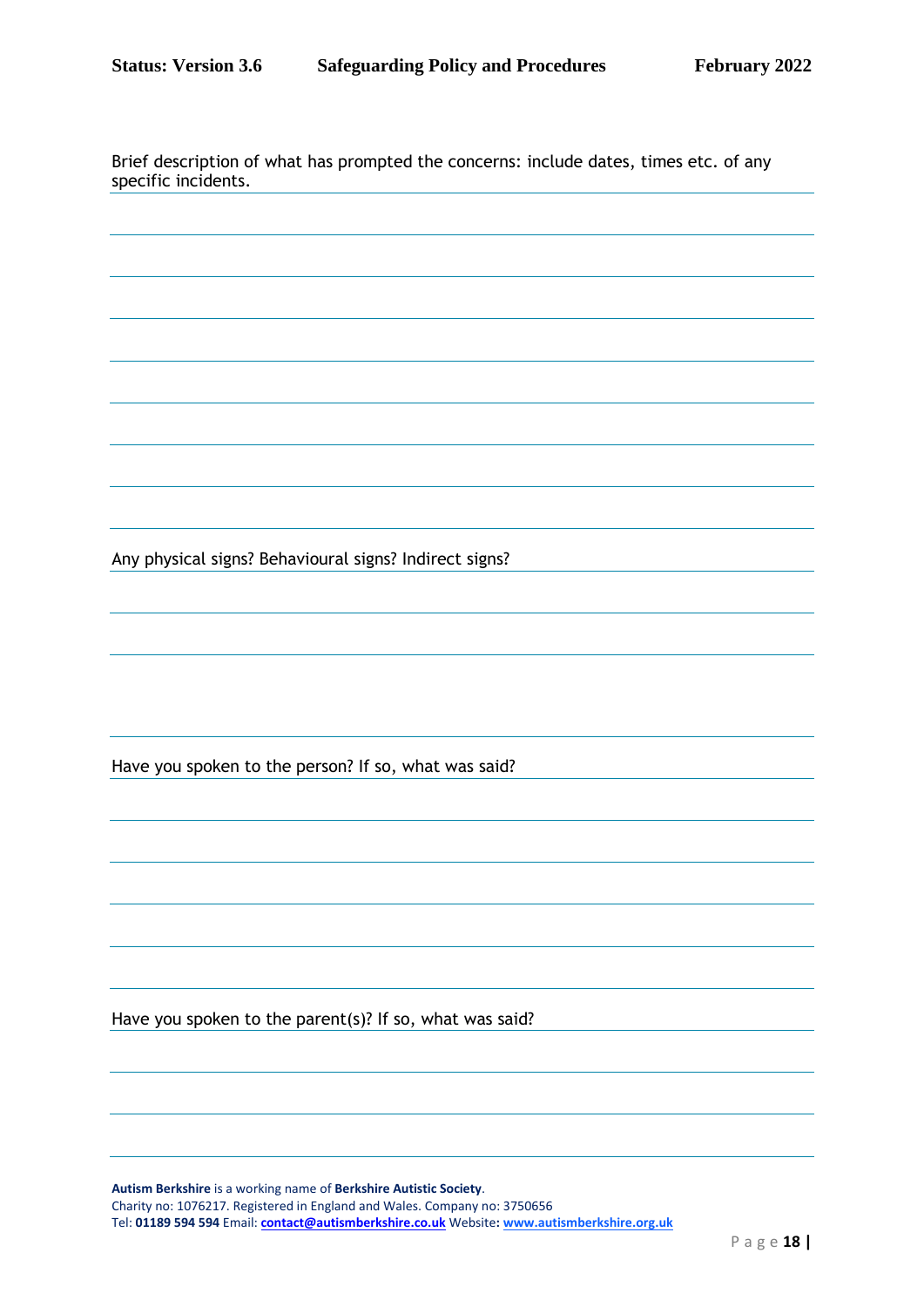| <b>Status: Version 3.6</b> | <b>Safeguarding Policy and Procedures</b>                       | February 2022 |
|----------------------------|-----------------------------------------------------------------|---------------|
|                            | Has anybody been alleged to be the abuser? If so, give details. |               |
|                            |                                                                 |               |
|                            |                                                                 |               |
|                            |                                                                 |               |
|                            |                                                                 |               |
|                            |                                                                 |               |
|                            |                                                                 |               |
|                            | Have you consulted anybody else? Give details.                  |               |
|                            |                                                                 |               |
|                            |                                                                 |               |
| Your name and position.    |                                                                 |               |
|                            |                                                                 |               |
|                            | In what capacity have you had any contact with the person       |               |
|                            |                                                                 |               |
|                            |                                                                 |               |
|                            | To whom reported and date of reporting.                         |               |
|                            |                                                                 |               |
|                            |                                                                 |               |
| Signature                  | Today's date                                                    |               |
|                            |                                                                 |               |

If the incident is highlighted via Social media or email, print off the information and attach to this form.

All paperwork to be given to your line manager who then will report the incident to the **Designated Person / Safeguarding Officer for action. The Designated Person / Safeguarding Officer is the CEO of the charity. The Deputy Safeguarding Officer is the Family Support Lead.**